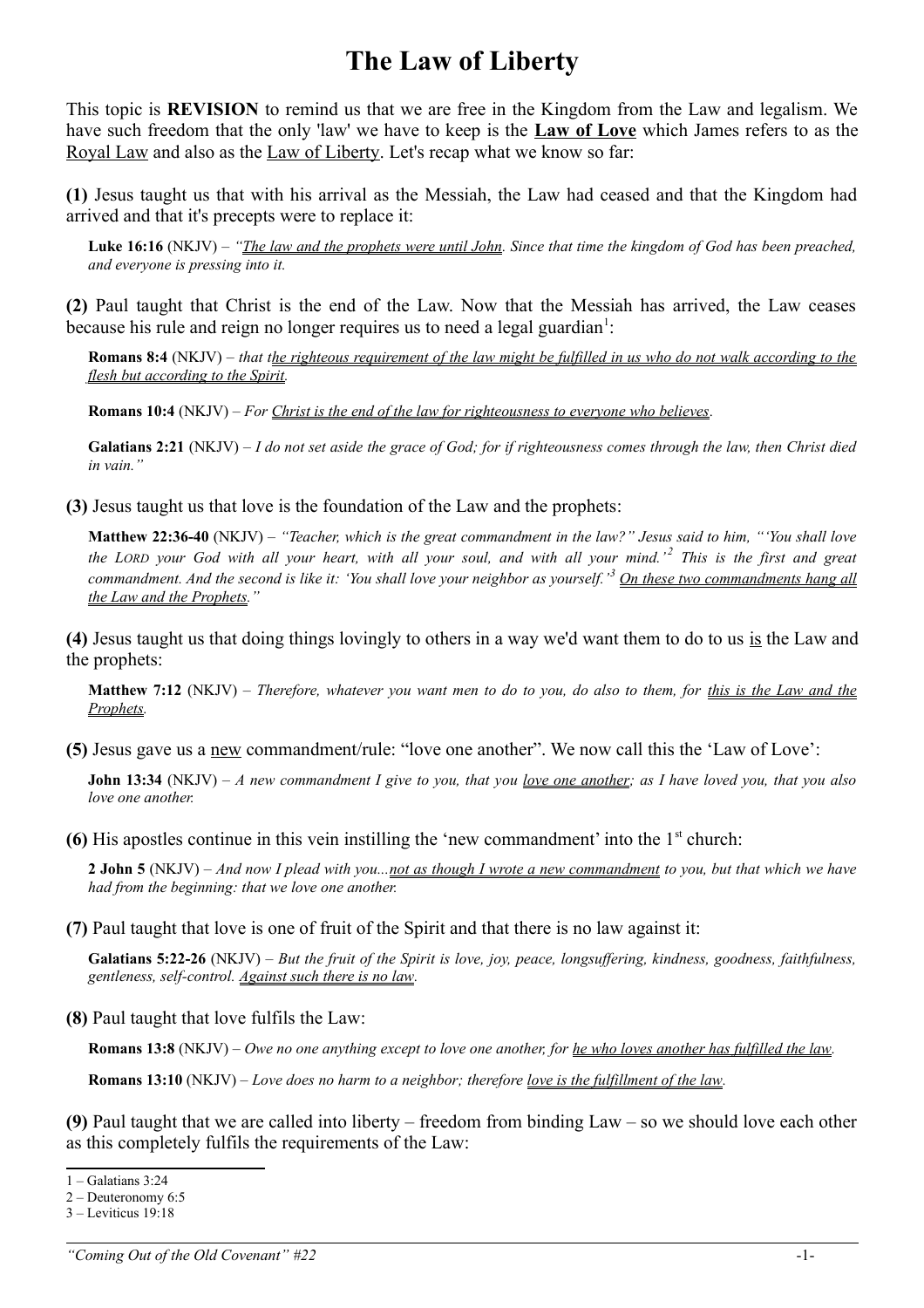**Galatians 5:13-14** (NKJV) – *For you, brethren, have been called to liberty; only do not use liberty as an opportunity for the flesh, but through love serve one another. For all the law is fulfilled in one word, even in this: "You shall love your neighbor as yourself."*[4](#page-1-0)

**(10)** James refers to the 'Law of Love' as the 'Royal Law':

**James 2:8-9** (NKJV) – *If you really fulfill the royal law according to the Scripture, "You shall love your neighbor as yourself,"*[5](#page-1-1) *you do well; but if you show partiality, you commit sin, and are convicted by the law as transgressors.*

**(11)** James taught that we should operate by the 'Law of Love', which he calls the 'Law of Liberty', and also that we will be judged as Kingdom citizens by that law:

**James 1:25** (NKJV) – *But he who looks into the perfect law of liberty and continues in it, and is not a forgetful hearer but a doer of the work, this one will be blessed in what he does.*

**James 2:12** (NKJV) – *So speak and so do as those who will be judged by the law of liberty.*

**James 2:12** (AMPC) – *So speak and so act as [people should] who are to be judged under the law of liberty [the moral instruction given by Christ, especially about love].*

**(12)** God said that he would write his laws in our minds and on our hearts. The writer of Hebrews reaffirmed this as the case for the saints.<sup>[6](#page-1-2)</sup> This process, however, requires us to be in a loving, submitted relationship with him, otherwise it will be negated by our personal desires and our free will:

**Jeremiah 31:33** (NKJV) – *But this is the covenant that I will make with the house of Israel after those days, says the LORD: I will put My law in their minds, and write it on their hearts; and I will be their God, and they shall be My people.*

#### **What is Loving?**

How do we fulfil the Law of Love today so that we aren't condemned by it when we're judged in reference to it? There are 2 issues here:

- 1. What does love mean?
- 2. When is love or loving wrong?

**(1)** When most people think of love they either think of romance, sex or a warm fuzzy experience. They will therefore declare anything other than these 3 as something that's unloving. As a consequence, most women consider men unloving when what they do or say doesn't make them feel good or give them the 'warm-fuzzies'. In like manner, men usually consider women as unloving if they don't do things that make them feel good, or are not passionately sexual.

Sorry, but that's got nothing to do with the Law of Love.

Remember, God is love,<sup>[7](#page-1-3)</sup> it's one of his primary characteristics. The Greek word used in the NT for God's love is *agapé* which means 'affection', 'benevolence', 'dear', as well as 'charity', using an archaic term.<sup>[8](#page-1-4)</sup> The verb to love is *agapaó*. *Agapé* is different to *philanthrópia* (love for humanity), *phileó* (brotherly love), *storgé* (motherly love) & *eros* (erotic or sexual love). It's interesting that *agapé* is actually "the characteristic word of Christianity, and since the Spirit of revelation has used it to express ideas previously unknown, inquiry into its use, whether in Greek literature or in the Septuagint, throws but little light upon its distinctive meaning in the NT."[9](#page-1-5)

To understand the full meaning of *agapé*, and to see why it's known as 'the God kind of love', it's origin

<span id="page-1-2"></span>6 – Hebrews 10:16

<span id="page-1-0"></span><sup>4 –</sup> Leviticus 19:18

<span id="page-1-1"></span><sup>5 –</sup> Leviticus 19:18

<span id="page-1-3"></span><sup>7 – 1</sup> John 4:8, 16

<span id="page-1-4"></span><sup>8 –</sup> Strong's Lexicon of Greek Terms (www.eliyah.com/cgi-bin/strongs.cgi?file=greeklexicon&isindex=love)

<span id="page-1-5"></span><sup>9 –</sup> Vine's Expository Dictionary of NT Words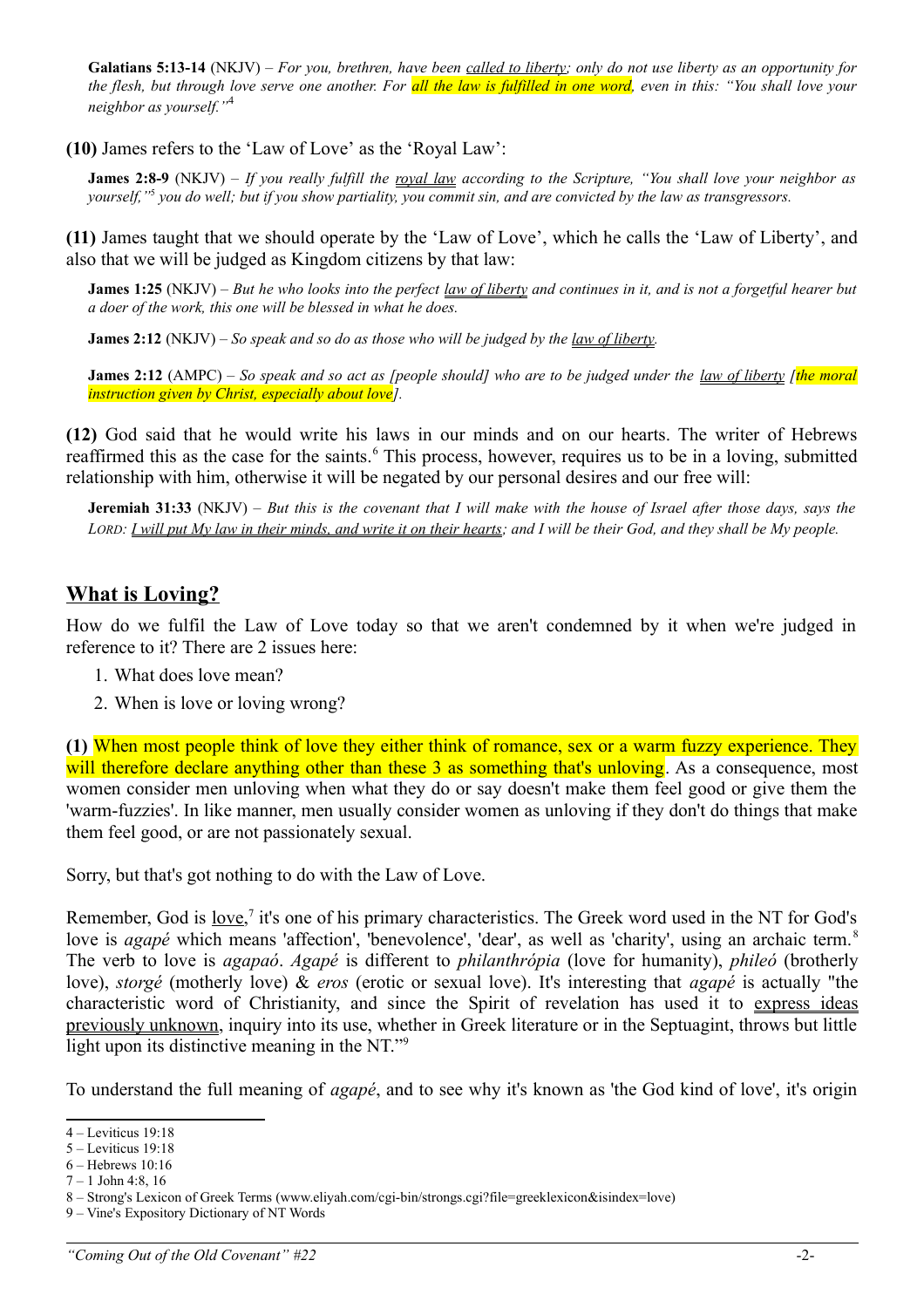needs to be investigated in the NT. So, what do we find?

*Agapé* is used to describe:

- God's love for his Son; $^{10}$  $^{10}$  $^{10}$
- God's love for humanity; $<sup>11</sup>$  $<sup>11</sup>$  $<sup>11</sup>$ </sup>
- God's love for believers: $12$
- God's love given to believers: $13$
- The kind of love God wants us to have for each other;<sup>[14](#page-2-4)</sup>  $\&$  most importantly,
- God's essential nature:<sup>[15](#page-2-5)</sup>

So this word has no common synonym in our language. Also, it's not something we naturally do, and therefore we need the Spirit and the moulding of the Lord to develop this love in us.

*Agapé* is a love that:

- 1. values and esteems;
- 2. it is not complacent, nor is it the response to the excellence of something;
- 3. it arises from deliberate choice, without a cause, originating in God himself;
- 4. it has God as the primary object;
- 5. it is not an impulse from feelings and it doesn't follow natural inclinations;
- 6. it is not reserved for those with whom there is an affinity;
- 7. it works for the welfare of everyone and looks to do good in all situations and to all people;
- 8. it's one of the fruits of the Spirit<sup>[16](#page-2-6)</sup>;  $\&$
- 9. it's our main emotion towards the Trinity.[17](#page-2-7)

Warm-fuzzies and feeling good do not enter into *agapé*. To the horror of many, *agapé* includes discipline and chastening<sup>[18](#page-2-8)</sup> – including 'tough love' as we call it. Do not reject discipline, moulding, shaping or punishment if it's given in an *agapé* manner as it is right and proper to do so. Any objection to it is rebellion and adherence to self-interest.

**(2)** Love is **wrong** when it is said to be *agapé* but it isn't. There is a place for all other loves, provided they are done with *agapé* as the foundation.

#### **NOTE: Lust is not love**.

Unrighteous affection can be *eros*, which can be genuine love, but God has confined this love to the sexual relations between a man and his wife.

If we consider that something is love, it must first be measured against 2 principles:

- (i) Is it based on *agapé*? &
- (ii) Does it align with Father's heart and will?

Anything that doesn't tick both 'boxes' must be considered carnal, and rejected. Such is the proper classification of marital rape, homosexuality, lesbianism, same-sex marriage, bestiality, marriage to pets, etc.

<span id="page-2-1"></span> $11 -$  John 3:16

- <span id="page-2-3"></span>13 – Romans 5:5; 1Thessalonians 4:9 14 – John 13:34
- <span id="page-2-5"></span><span id="page-2-4"></span> $15 - 1$  John 4:8
- <span id="page-2-6"></span>16 – Galatians 5:22

<span id="page-2-0"></span><sup>10 –</sup> John 17:26

<span id="page-2-2"></span><sup>12 –</sup> John 14:21

<span id="page-2-7"></span><sup>17 –</sup> This list of points: Vine's Expository Dictionary of NT Words

<span id="page-2-8"></span><sup>18 –</sup> Hebrews 12:6; Revelation 3:19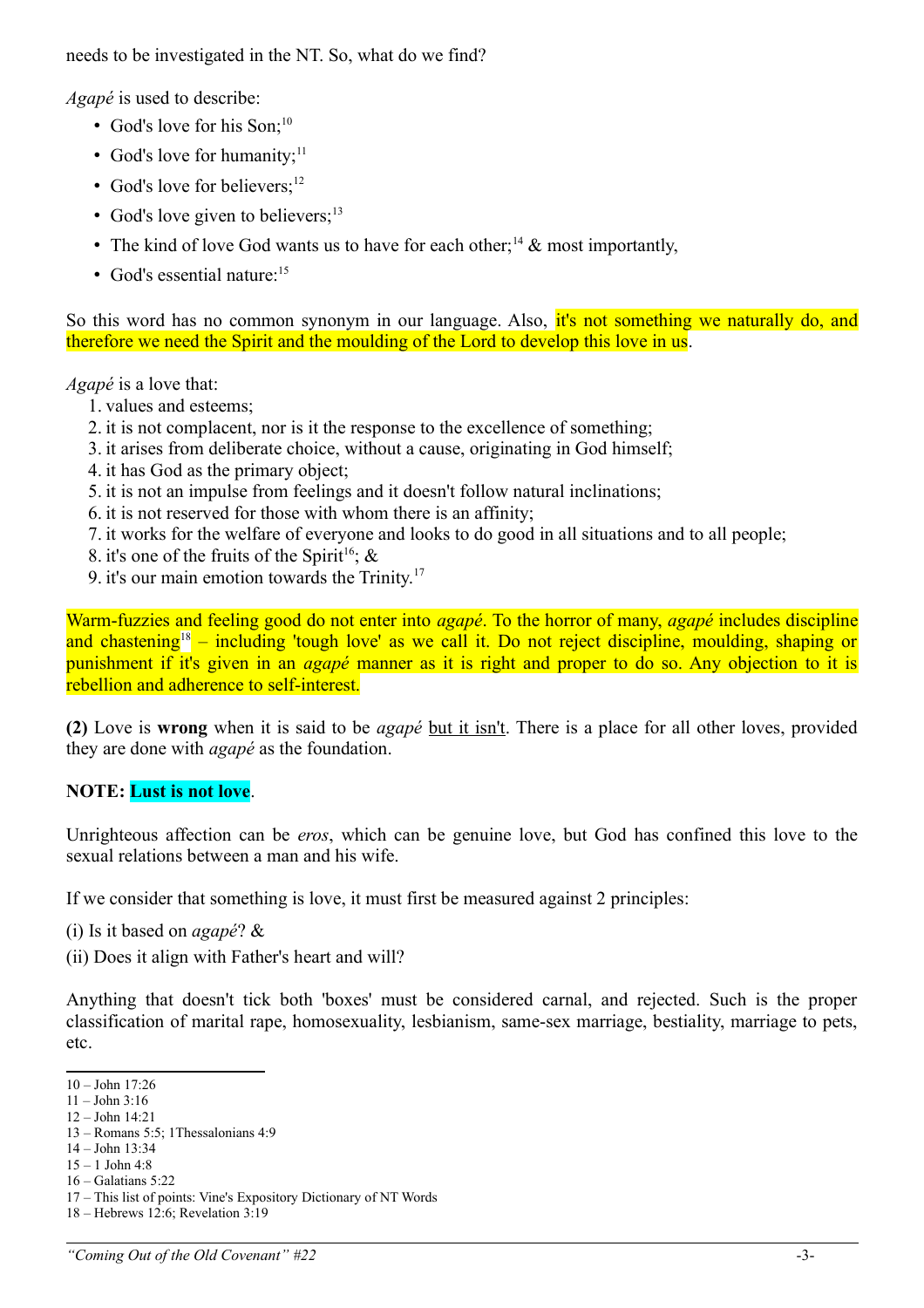## **Love in Action**

To understand the enormity of what *agapé* means, a detailed look at what is said about it in the NT is very helpful. It is surprising just how much is involved in *agapé* because it is a voluntary emotional action, not pure emotion.

Here are some of the points about *agapé*:

- It is patient.<sup>[19](#page-3-0)</sup>
- It is kind.<sup>[20](#page-3-1)</sup>
- It does not envy.<sup>[21](#page-3-2)</sup>
- It is never jealous.<sup>[22](#page-3-3)</sup>
- It is never boastful.<sup>[23](#page-3-4)</sup>
- It is never proud.<sup>[24](#page-3-5)</sup>
- It is never rude.<sup>[25](#page-3-6)</sup>
- It is never selfish.<sup>[26](#page-3-7)</sup>
- It is never quick tempered.<sup>[27](#page-3-8)</sup>
- It never keeps a record of wrongs that others do.<sup>[28](#page-3-9)</sup>
- It rejoices in the truth. $29$
- It doesn't rejoice in evil. $30$
- It is always supportive. $31$
- It is loval. $32$
- It is full of hope. $33$
- It is trusting. $34$
- It never fails. $35$
- It loves enemies.  $36$
- It blesses those who curse. $37$
- It does good to haters.<sup>[38](#page-3-19)</sup>
- It prays for mistreaters.<sup>[39](#page-3-20)</sup>
- It prays for persecutors. $40$
- It loves those who don't love back. $41$
- It loves everyone. $42$
- <span id="page-3-0"></span>19 – 1 Corinthians 13:4
- <span id="page-3-1"></span> $20 - 1$  Corinthians 13:4
- <span id="page-3-2"></span> $21 - 1$  Corinthians 13:4 22 – 1 Corinthians 13:4
- <span id="page-3-4"></span><span id="page-3-3"></span>23 – 1 Corinthians 13:4
- <span id="page-3-5"></span>24 – 1 Corinthians 13:4
- <span id="page-3-6"></span> $25 - 1$  Corinthians 13:5
- <span id="page-3-7"></span> $26 - 1$  Corinthians 13:5 27 – 1 Corinthians 13:5
- <span id="page-3-9"></span><span id="page-3-8"></span>28 – 1 Corinthians 13:5
- <span id="page-3-10"></span> $29 - 1$  Corinthians 13:6
- <span id="page-3-11"></span>30 – 1 Corinthians 13:6
- <span id="page-3-12"></span>31 – 1 Corinthians 13:7  $32 - 1$  Corinthians 13:7
- <span id="page-3-14"></span><span id="page-3-13"></span>33 – 1 Corinthians 13:7
- <span id="page-3-15"></span>34 – 1 Corinthians 13:7
- <span id="page-3-16"></span>35 – 1 Corinthians 13:8
- <span id="page-3-17"></span>36 – Matthew 5:44
- <span id="page-3-18"></span>37 – Matthew 5:44 38 – Matthew 5:44
- <span id="page-3-20"></span><span id="page-3-19"></span>39 – Matthew 5:44
- <span id="page-3-21"></span>40 – Matthew 5:44
- <span id="page-3-22"></span>41 – Matthew 5:46
- <span id="page-3-23"></span>42 – Matthew 22:39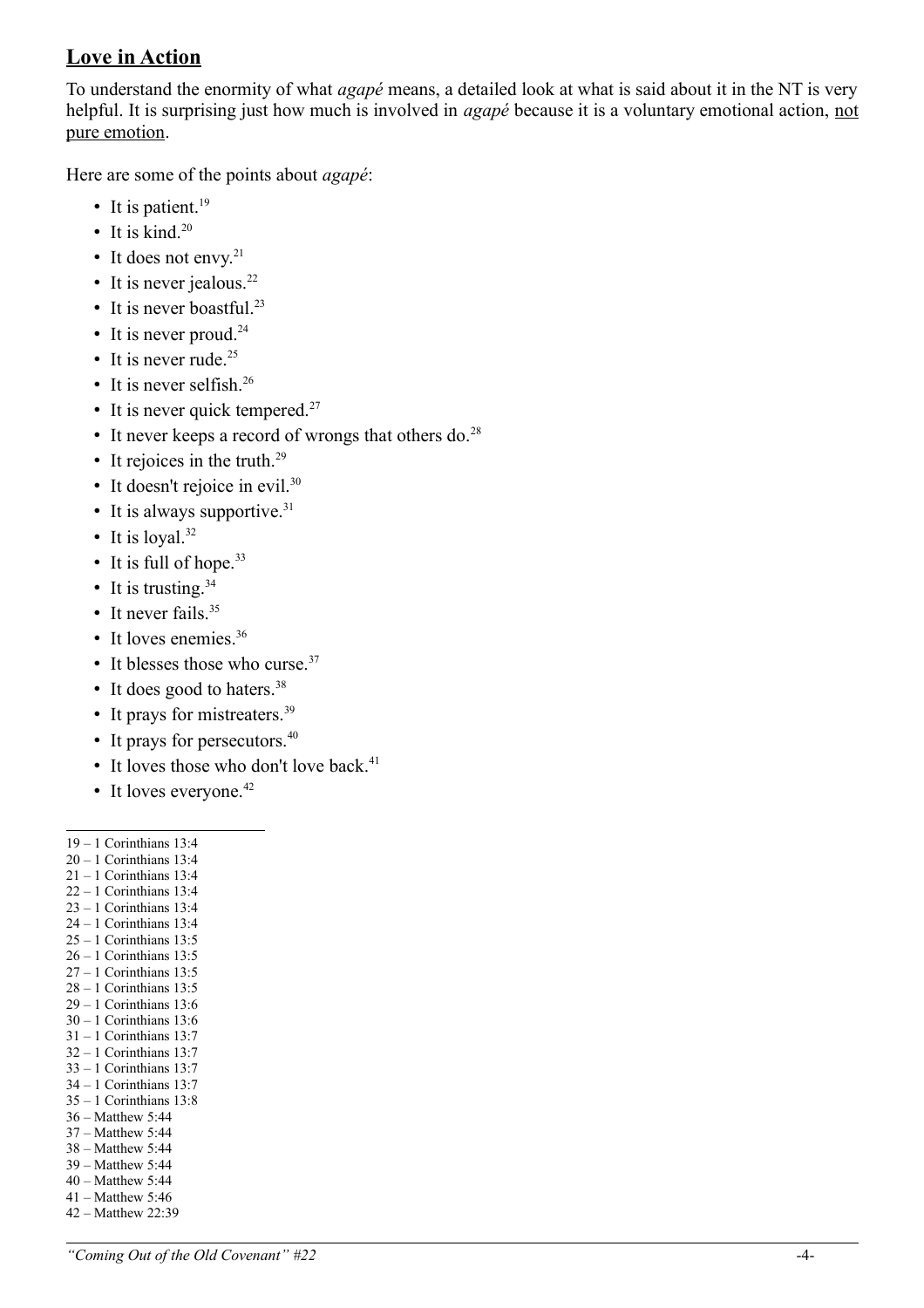- It loves God with the heart, soul, mind  $&$  strength of a person.<sup>[43](#page-4-0)</sup>
- It lends, expecting nothing in return.<sup>[44](#page-4-1)</sup>
- It does good, not expecting anything in return. $45$
- It loves like Jesus loves.<sup>[46](#page-4-3)</sup>
- It lays down personal life for others.<sup>[47](#page-4-4)</sup>
- It serves each other. $48$
- It edifies. $49$
- It comforts  $50$
- It knits believers together.<sup>[51](#page-4-8)</sup>
- It moves us to keep the Lord's instructions.<sup>[52](#page-4-9)</sup>
- It isn't hypocritical. $53$
- It releases brotherly love to other believers.<sup>[54](#page-4-11)</sup>
- It does no harm to others.<sup>[55](#page-4-12)</sup>
- It doesn't grieve others by what we do. $56$
- It is to be the motivation of all that is done.<sup>[57](#page-4-14)</sup>
- It is to be the partner of faith in all that is done.<sup>[58](#page-4-15)</sup>
- It is the basis of our service.<sup>[59](#page-4-16)</sup>
- It's what believers are to "put on".<sup>[60](#page-4-17)</sup>
- It's what believers are to pursue. $61$
- It's what believers are to stir up in others.<sup>[62](#page-4-19)</sup>
- It is a believer's attitude to the truth. $63$
- It is to come from a pure heart. $64$
- It's the identifier that we are followers of Jesus.<sup>[65](#page-4-22)</sup>
- It is to be in the home.<sup>[66](#page-4-23)</sup>
- It is to be fervent towards other believers. $67$
- It covers other believers' sins.<sup>[68](#page-4-25)</sup> [i.e. It forgives and disregards the offences  $\&$  unkindnesses of others]
- It is to be added on top of brotherly kindness. $69$
- It does not love the world  $70$

```
43 – Matthew 22:37; Mark 12:33
```
<span id="page-4-1"></span>44 – Luke 6:35 45 – Luke 6:35

- <span id="page-4-3"></span><span id="page-4-2"></span>46 – John 13:34; 15:9
- <span id="page-4-4"></span>47 – John 15:13
- <span id="page-4-5"></span>48 – Galatians 5:13
- <span id="page-4-6"></span>49 – 1 Corinthians 8:1
- <span id="page-4-7"></span>50 – Philippians 2:1 51 – Colossians 2:2
- <span id="page-4-9"></span><span id="page-4-8"></span>52 – 1 John 5:2-3; John 14:23-24; 2 John 1:6
- <span id="page-4-10"></span>53 – Romans 12:9
- <span id="page-4-11"></span> $54 -$  Romans  $12 \cdot 10$
- <span id="page-4-12"></span>55 – Romans 13:10
- <span id="page-4-13"></span>56 – Romans 14:15 57 – 1 Corinthians 16:14
- <span id="page-4-15"></span><span id="page-4-14"></span>58 – Galatians 5:6
- <span id="page-4-16"></span>59 – Galatians 5:13
- <span id="page-4-17"></span>60 – Colossians 3:14
- <span id="page-4-18"></span>61 – 1 Timothy 6:11; 2 Timothy 2:22
- <span id="page-4-19"></span>62 – Hebrews 10:24
- <span id="page-4-20"></span>63 – 2 Thessalonians 2:10
- <span id="page-4-21"></span>64 – 1 Timothy 1:5; 1 Peter 1:22 65 – John 13:35; 1 John 4:7-8, 16
- <span id="page-4-23"></span><span id="page-4-22"></span>66 – Titus 2:4; Ephesians 5:25, 28
- <span id="page-4-24"></span>67 – 1 Peter 4:8
- <span id="page-4-25"></span>68 – 1 Peter 4:8
- <span id="page-4-26"></span>69 – 2 Peter 1:7
- <span id="page-4-27"></span>70 – 1 John 2:15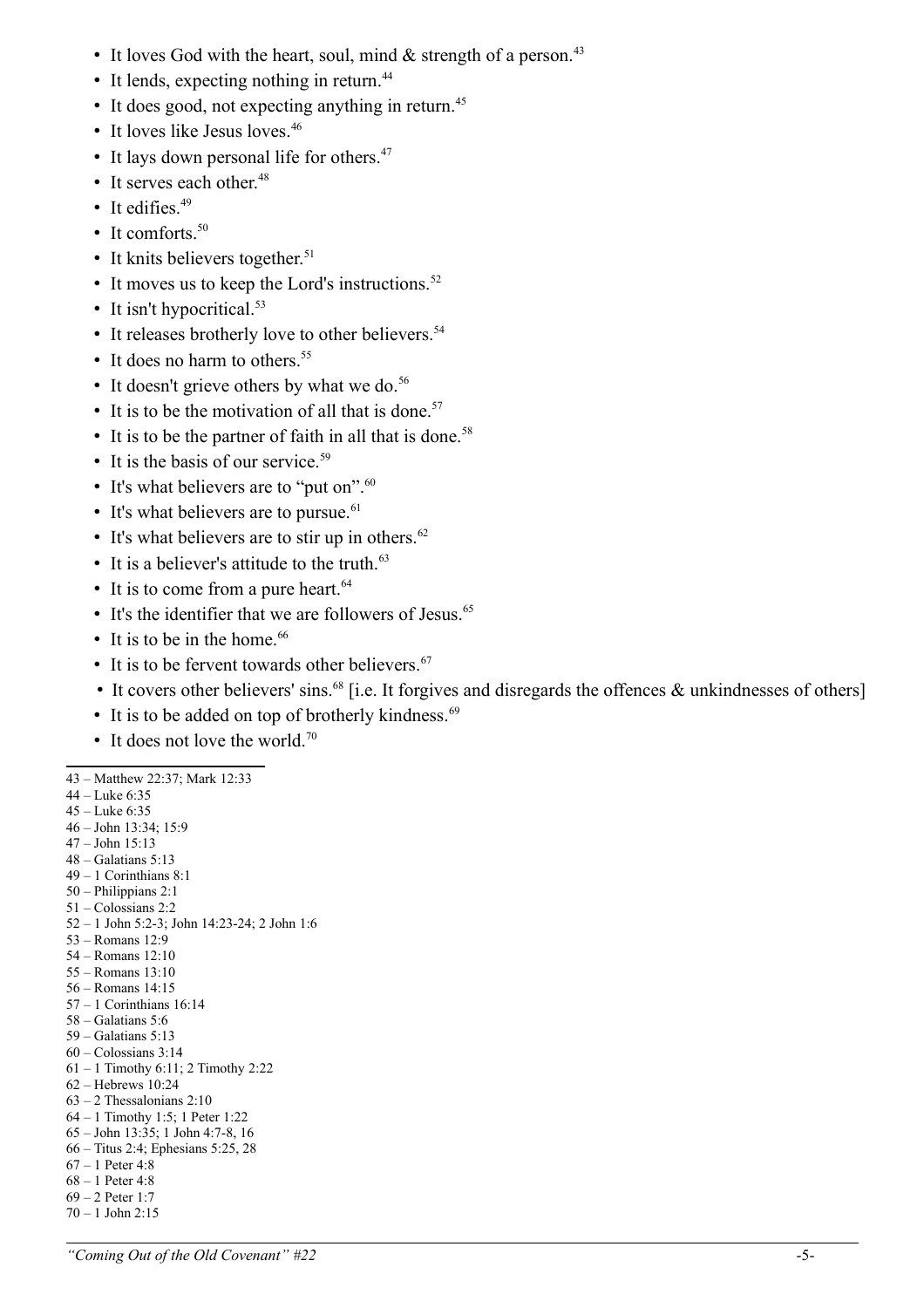- It has no component of fear in it.<sup>[71](#page-5-0)</sup>
- It is our response to Jesus loving us.<sup>[72](#page-5-1)</sup>
- It cannot hate other believers<sup> $73$ </sup>
- We can't hate our brother believer and love God at the same time.<sup>[74](#page-5-3)</sup>
- It is the love that believers are to keep themselves in.<sup>[75](#page-5-4)</sup>
- Those who "abide" in it "abide" in God.<sup>[76](#page-5-5)</sup>
- We love Father when we love his Son this way.<sup>[77](#page-5-6)</sup>

### **Liberty in Action**

The Law of Love is the Law of Liberty, and the two are intrinsically intertwined. All the liberty we have in the Kingdom must be tempered with *agapé* love.

Here is how liberty works out, according to the NT:

- We must be careful that our liberty isn't a stumbling block for others.<sup>[78](#page-5-7)</sup>
- Our liberty shouldn't be nullified by another person's conscience.<sup>[79](#page-5-8)</sup>
- We have liberty because the Spirit of the Lord is present. $80$
- We have liberty in Jesus Christ which others want to remove so they can take us back into bondage.<sup>[81](#page-5-10)</sup>
- We have been called into liberty.<sup>[82](#page-5-11)</sup>
- We are not to use our liberty as an excuse for unrighteousness.<sup>[83](#page-5-12)</sup>
- We are to be active doers of the Law of Liberty.<sup>[84](#page-5-13)</sup>
- In everything we do and say, we need to remember that we are judged by the Law of Liberty.<sup>[85](#page-5-14)</sup>
- Everything is lawful for us. $86$
- We are free to do whatever is righteous. $87$
- We are free from all men, but we serve all men.<sup>[88](#page-5-17)</sup>
- We are free to eat what we like, provided it's done with thanks. $89$
- We are free to choose to do what is beneficial,<sup>[90](#page-5-19)</sup> provided it's what builds us up as well as others.<sup>[91](#page-5-20)</sup>
- We are free to choose to do what we like, provided it doesn't bring us into bondage to anything.<sup>[92](#page-5-21)</sup>

- <span id="page-5-1"></span>72 – 1 John 4:19 73 – 1 John 4:20-21
- <span id="page-5-3"></span><span id="page-5-2"></span>74 – 1 John 4:20
- <span id="page-5-4"></span>75 – Jude 1:21
- <span id="page-5-5"></span>76 – 1 John 4:16
- <span id="page-5-6"></span>77 – 1 John 5:1
- <span id="page-5-7"></span>78 – 1 Corinthians 8:9
- <span id="page-5-8"></span>79 – 1 Corinthians 10:29  $80 - 2$  Corinthians 3:17
- <span id="page-5-10"></span><span id="page-5-9"></span>81 – Galatians 2:4; 5:1; 2 Peter 2:19
- <span id="page-5-11"></span>82 – Galatians 5:15
- <span id="page-5-12"></span>83 – Galatians 5:13; 1 Peter 2:16
- <span id="page-5-13"></span>84 – James 1:25
- <span id="page-5-14"></span>85 – James 2:12
- <span id="page-5-15"></span>86 – 1 Corinthians 6:12; 10:23
- <span id="page-5-16"></span>87 – Romans 6:18
- <span id="page-5-17"></span>88 – 1 Corinthians 9:19 89 – Romans 14:1-3, 6
- <span id="page-5-19"></span><span id="page-5-18"></span>90 – 1 Corinthians 6:12
- <span id="page-5-20"></span>91 – 1 Corinthians 10:23

<span id="page-5-0"></span><sup>71 – 1</sup> John 4:18

<span id="page-5-21"></span><sup>92 – 1</sup> Corinthians 6:12